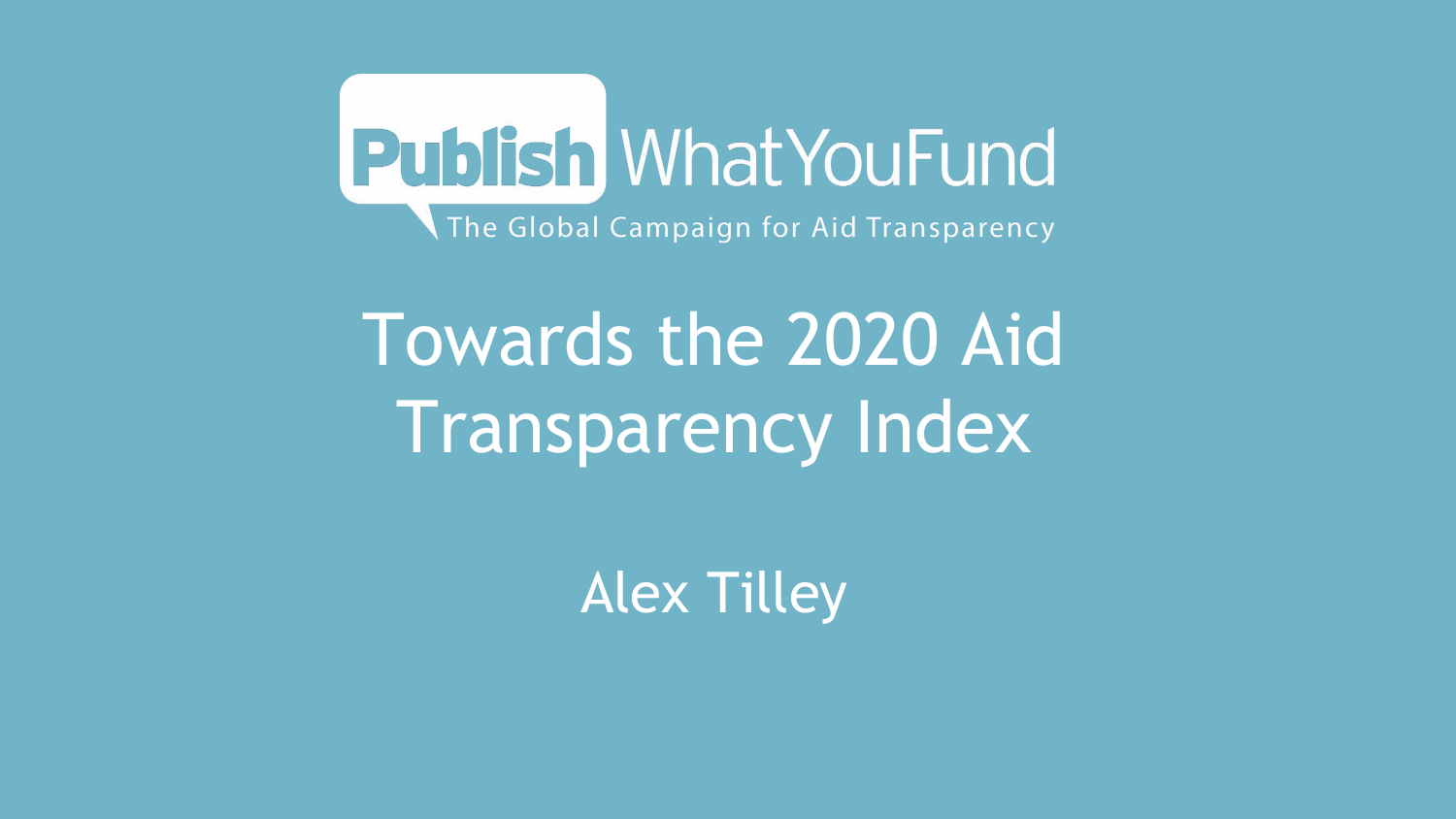## What is the Index

The only independent measure of aid transparency among the world's major development agencies. It measures transparency according to:

- Organisational planning and commitments
- Finance and budgets
- Project Attributes
- Joining up development standards
- Performance



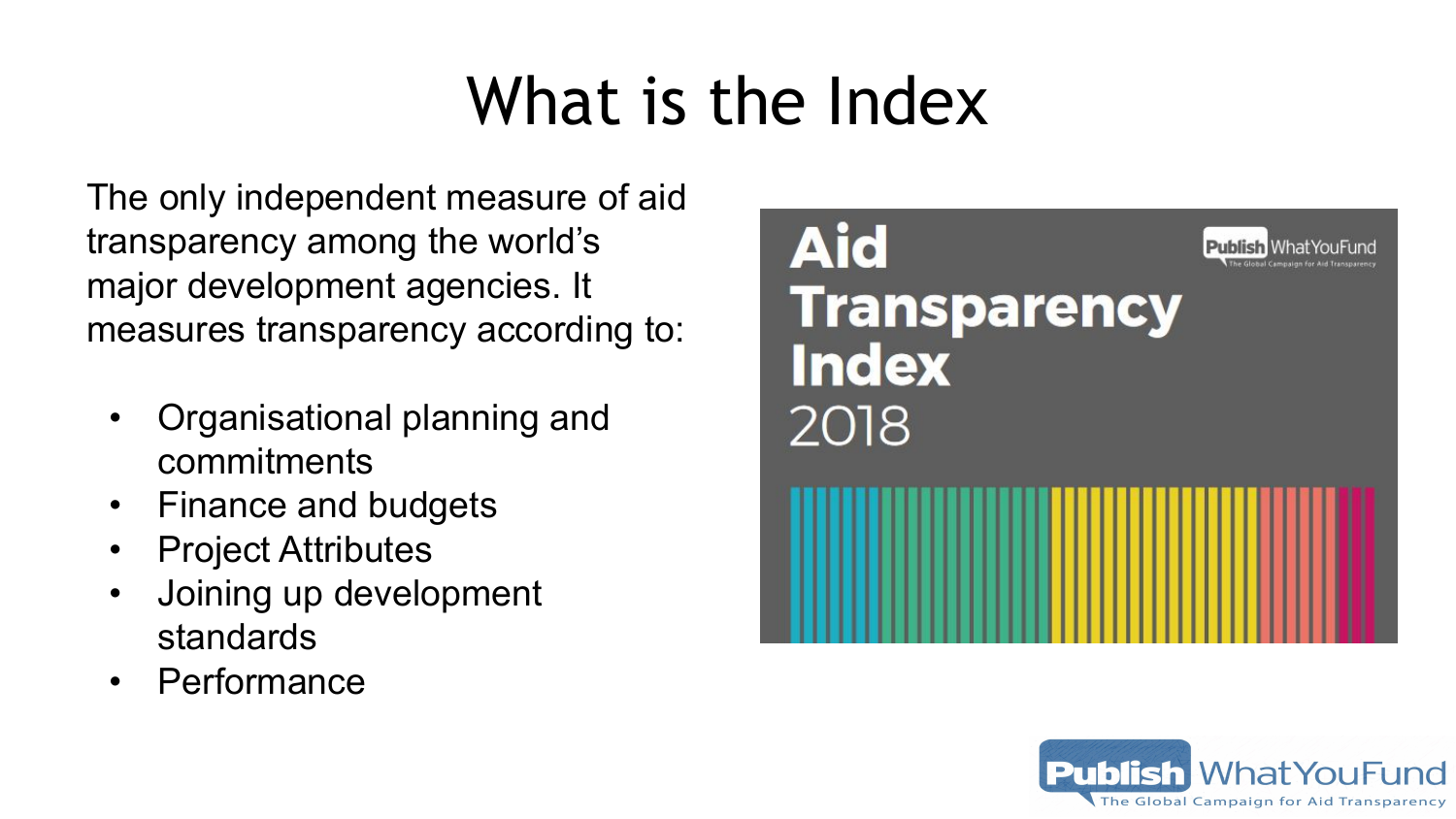### The Index is a giant quality check



Six months of work



45 agencies

At least 18,900 data fields/documents manually checked





A dedicated research team



35 indicators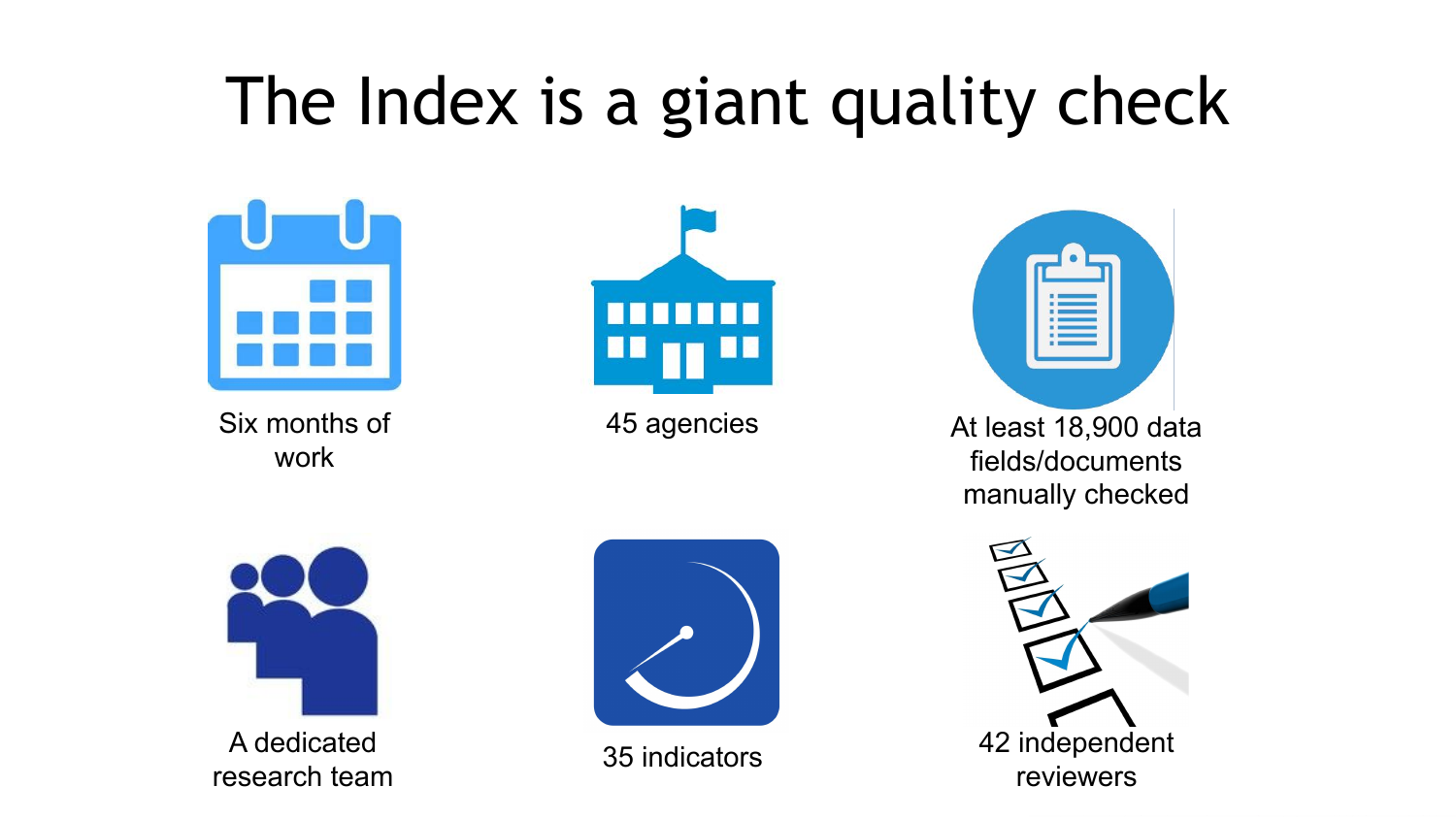# The Index is a feedback, engagement and improvement tool

The consultative, two-stage nature of the process arguably represents the only feedback mechanism for donors, at present, regarding the quality of their IATI and other aid transparency data.

The chart to the right shows the impact of this feedback in the 2018 Index process.

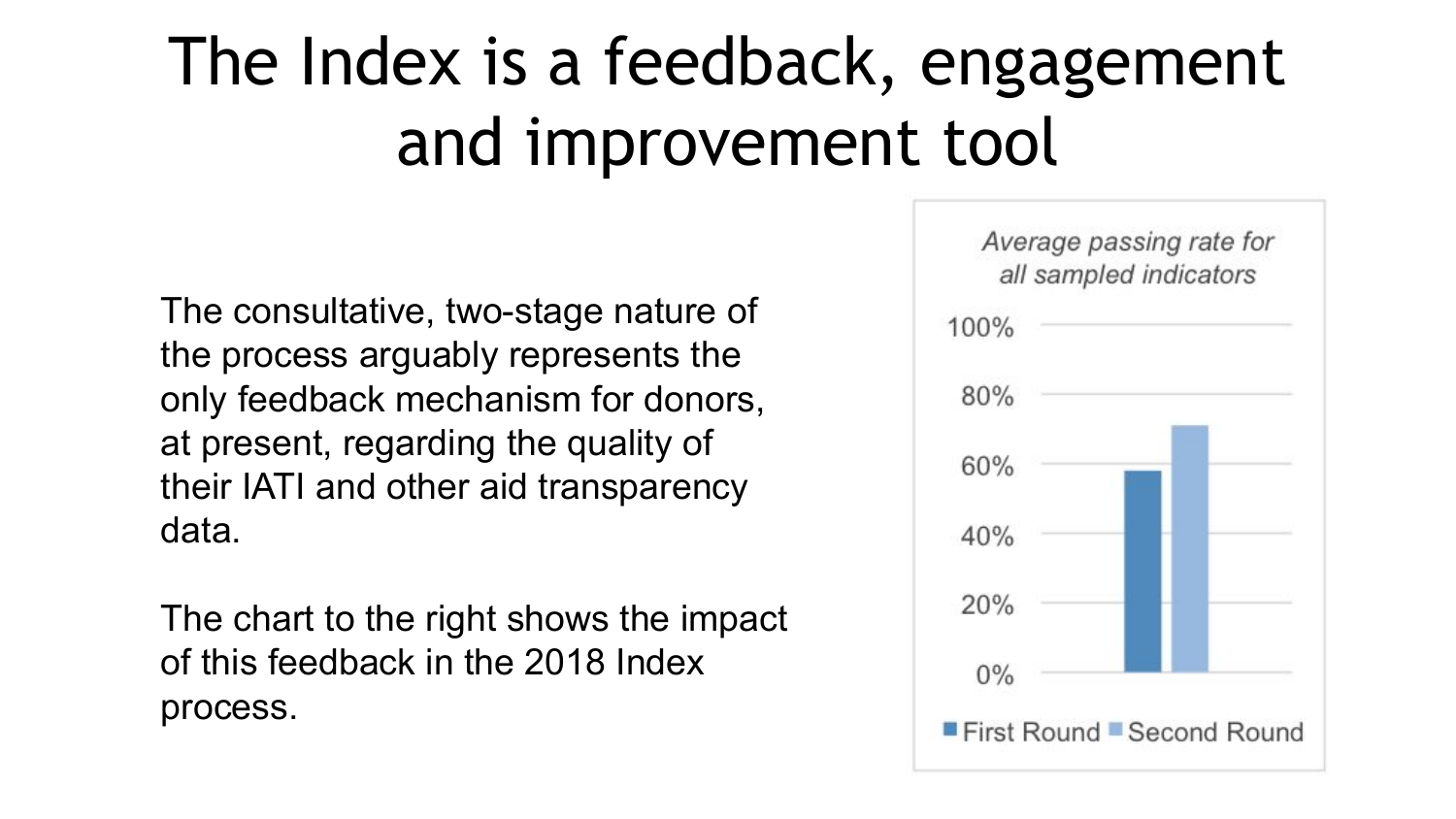#### The Index is also a ranking



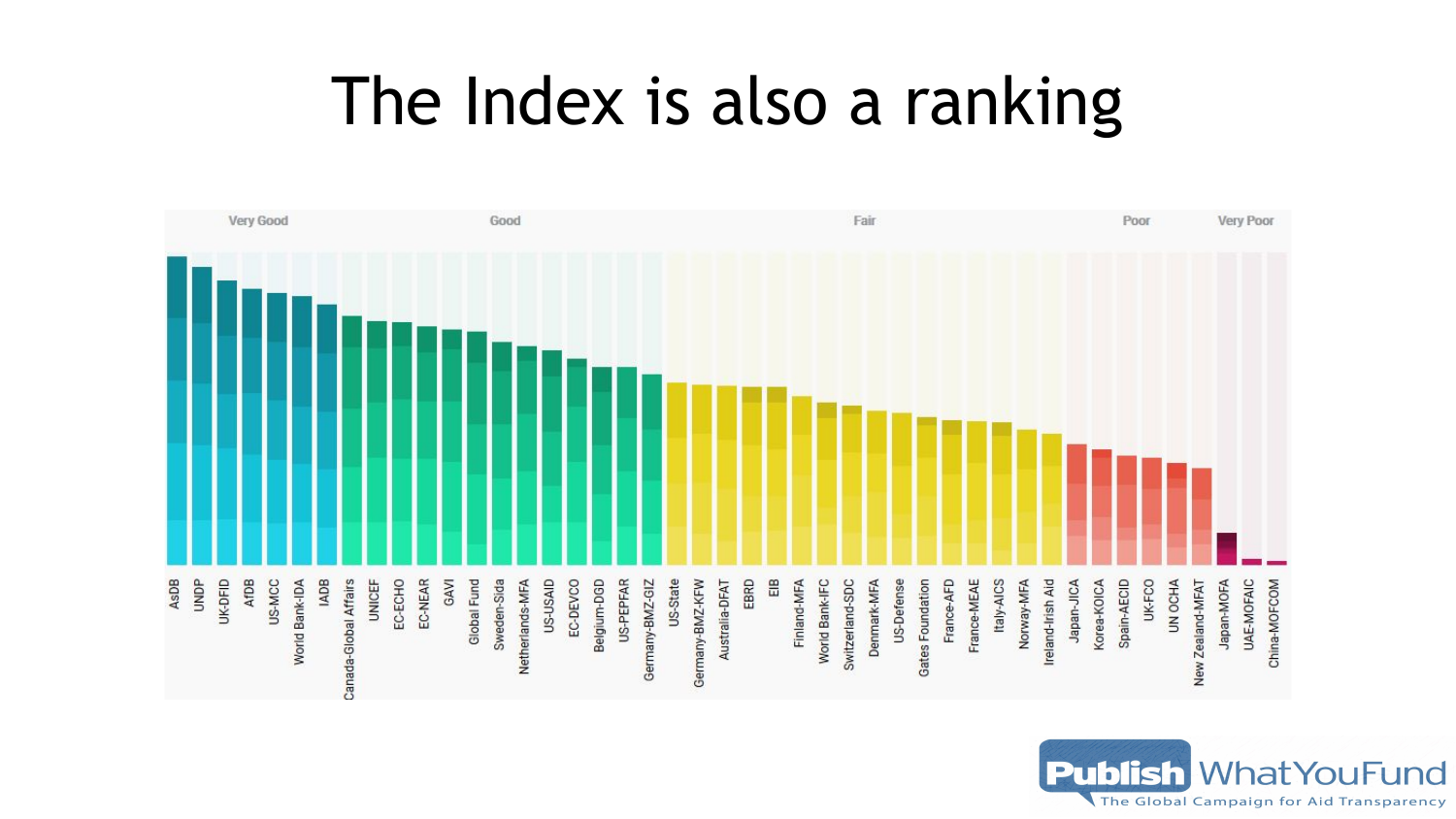### Index 2018 – The Basics

Too many organisations fail on basic data quality issues:

- Incorrect activity dates and statuses
- Missing or invalid country codes
- Misleading transaction information
- Noisy data

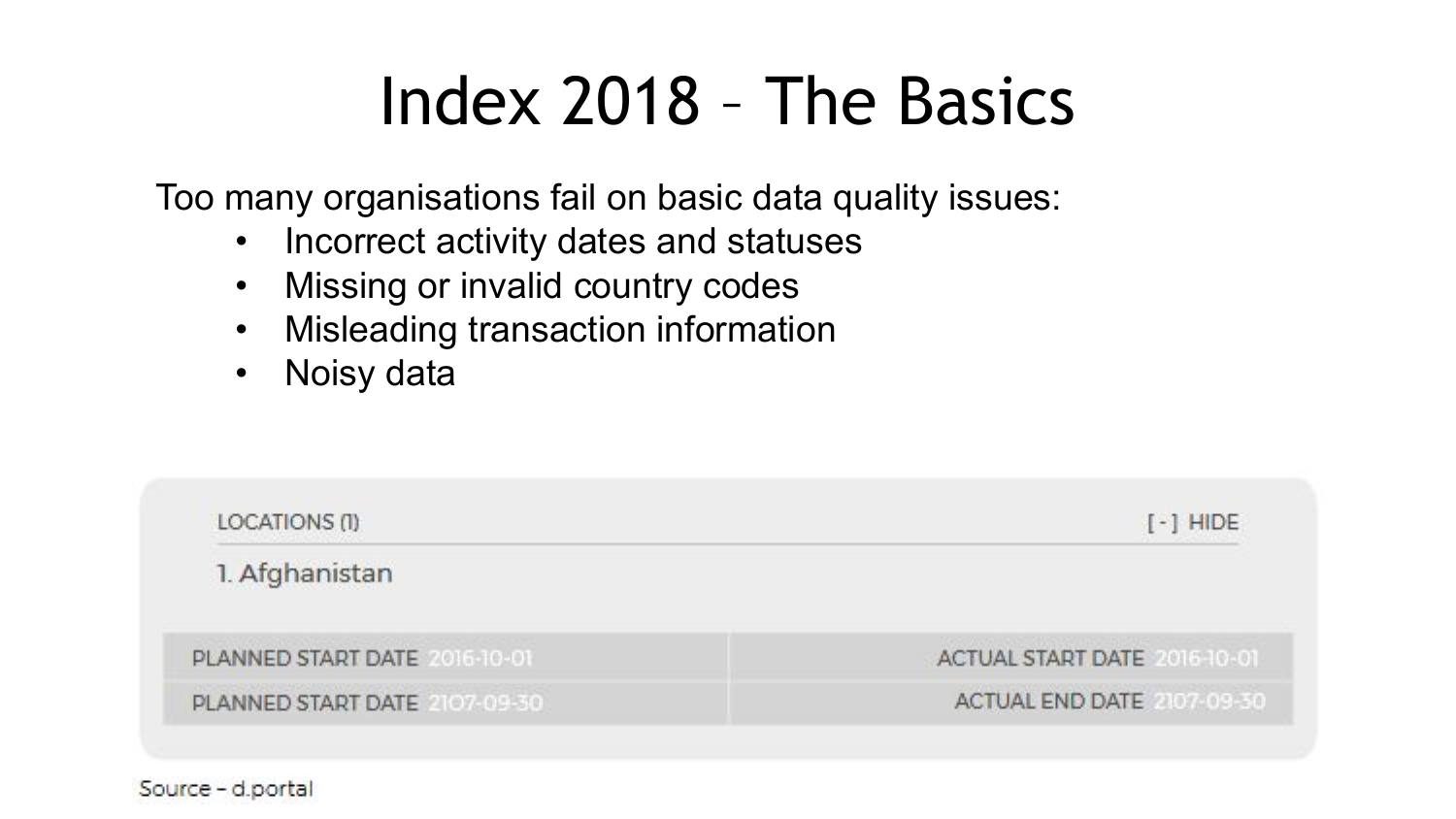#### Index 2018 – Results

The pieces of information critical to assess project and donor impact are the most difficult to find – if available at all

• Collectively, donors only score 27% on average for the performance component.

#### Director of a NGO platform in Cotonou, Benin

"We cannot play our watchdog role if we do not know what the objectives are, what results are expected. We have asked, for example, the European Union to share their log frame with us right at the beginning of their projects. That way, we have a roadmap we can follow."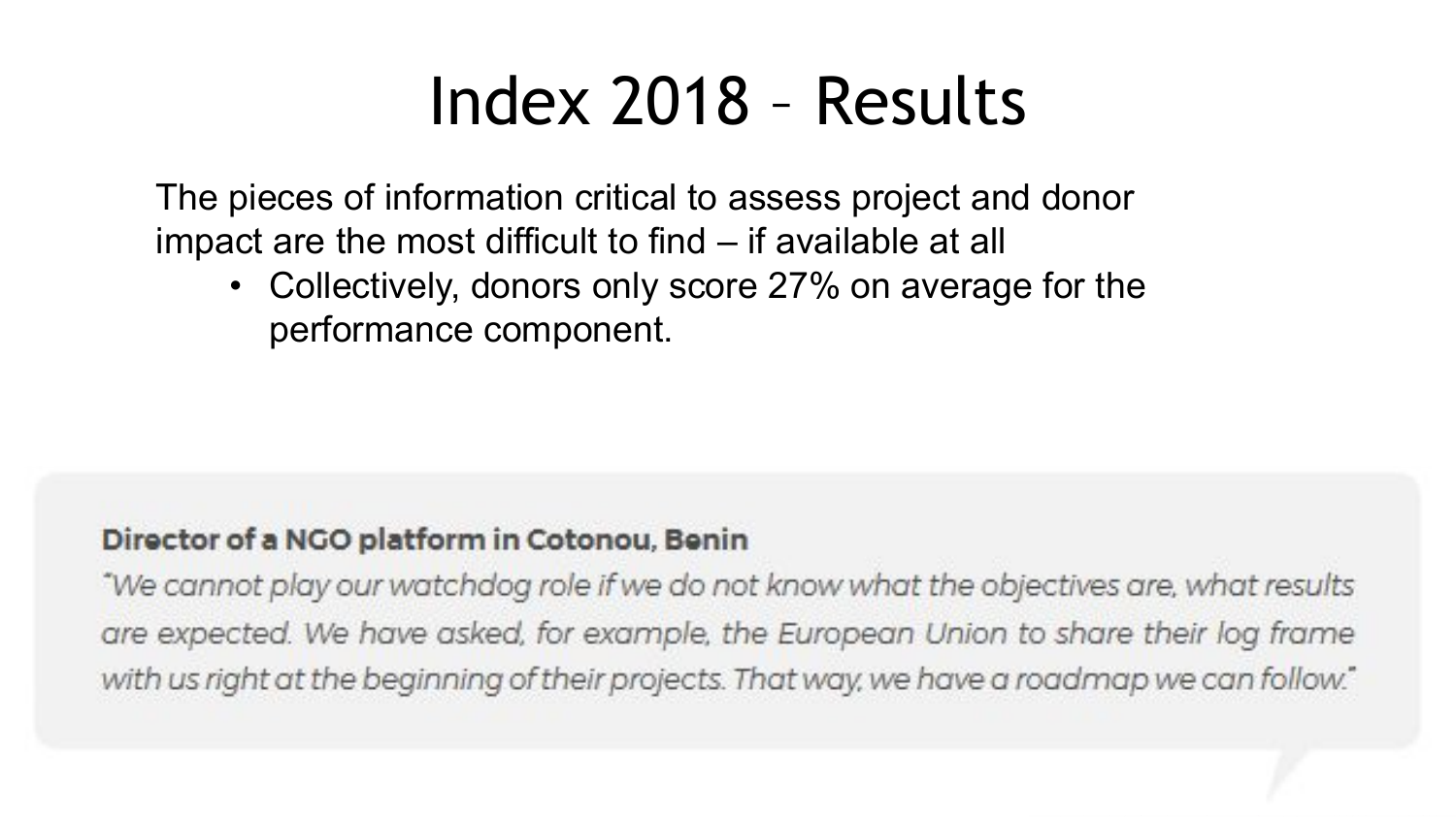# 2020 Index – who will be assessed and when?

- Donor selection criteria remains the same as in 2018
- All donors from 2018 remain in the 2020 Index
- Two new donors have been added: Saudi Arabia (KSRelief) and Turkey (TIKA)
- This reflects the increasing participation of south-south donors and our continued focus on bilateral aid
- Data collection will start on 1st December 2019 and end on 30th March 2020. The Index report will be launched in June 2020**WhatYouFund**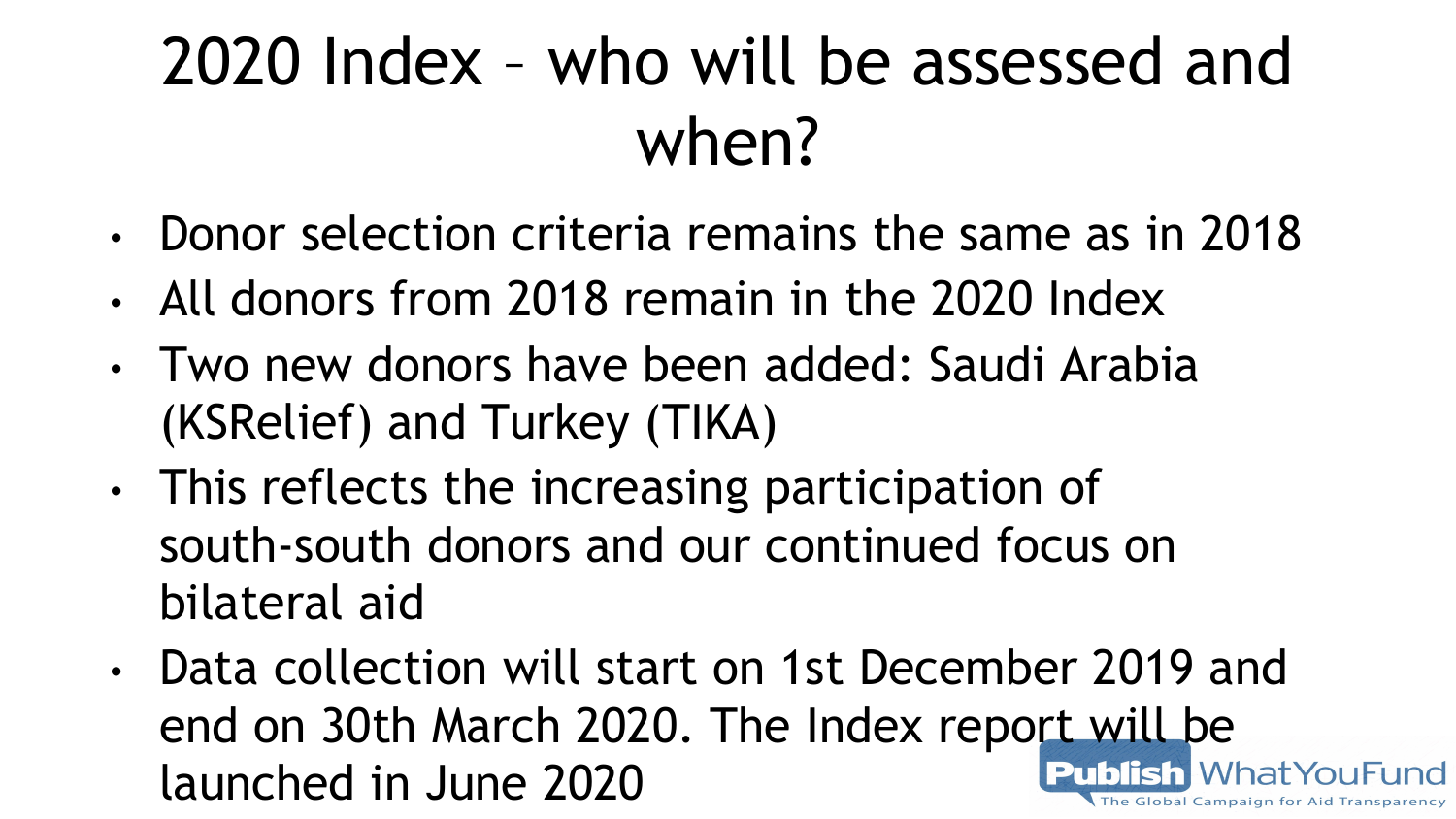# Methodology

- The 2020 index will not feature any major changes to the index methodology.
- One indicator has been changed Capital Spend -> Budget Alignment.
- Online consultation through Github is now live, running from 9<sup>th</sup> to 19<sup>th</sup> September.

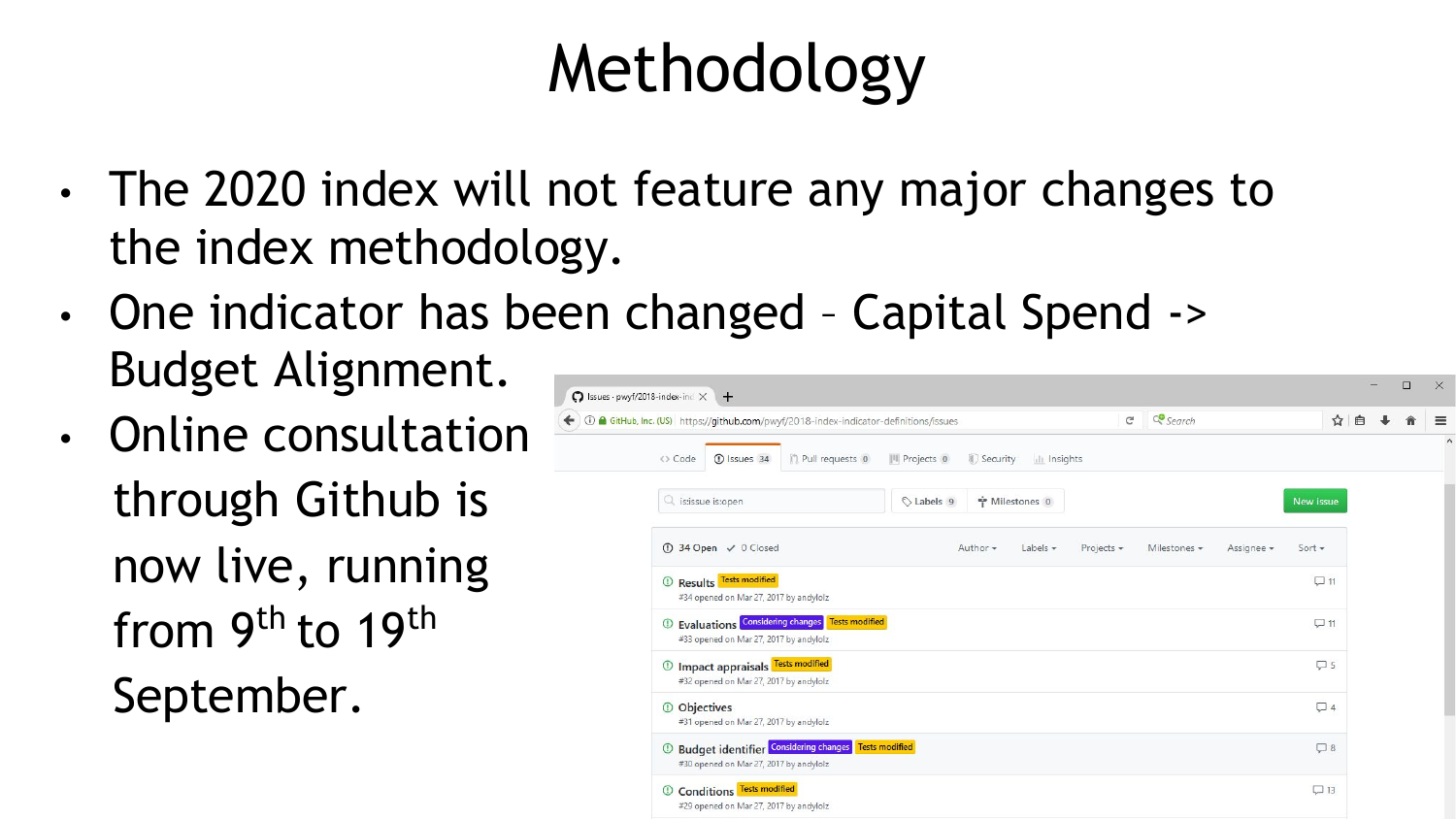# Engagement

- We have sent emails to our main contacts for all of the donors included in the Home » Publish » Aid Transpare:  $\times$  +  $C^{\prime}$  Q Search ← ① 丝 http://2018tracker.publishwhatyoufund.org/publish/ Index. Aid Transparency Tracker Home Organisations Indicators About
- We will work with donors and independent reviewers during the data collection process.
- Get in touch if you have any questions about how to improve transparency!



The Aid Transparency Tracker has been developed by Publish What You Fund to monitor progress made by organisations in making their aid information more transparent. It provides the data for the annual Aid Transparency Index.

The results of the 2018 Aid Transparency Index are now available.



Uses some great open source code

Sign in